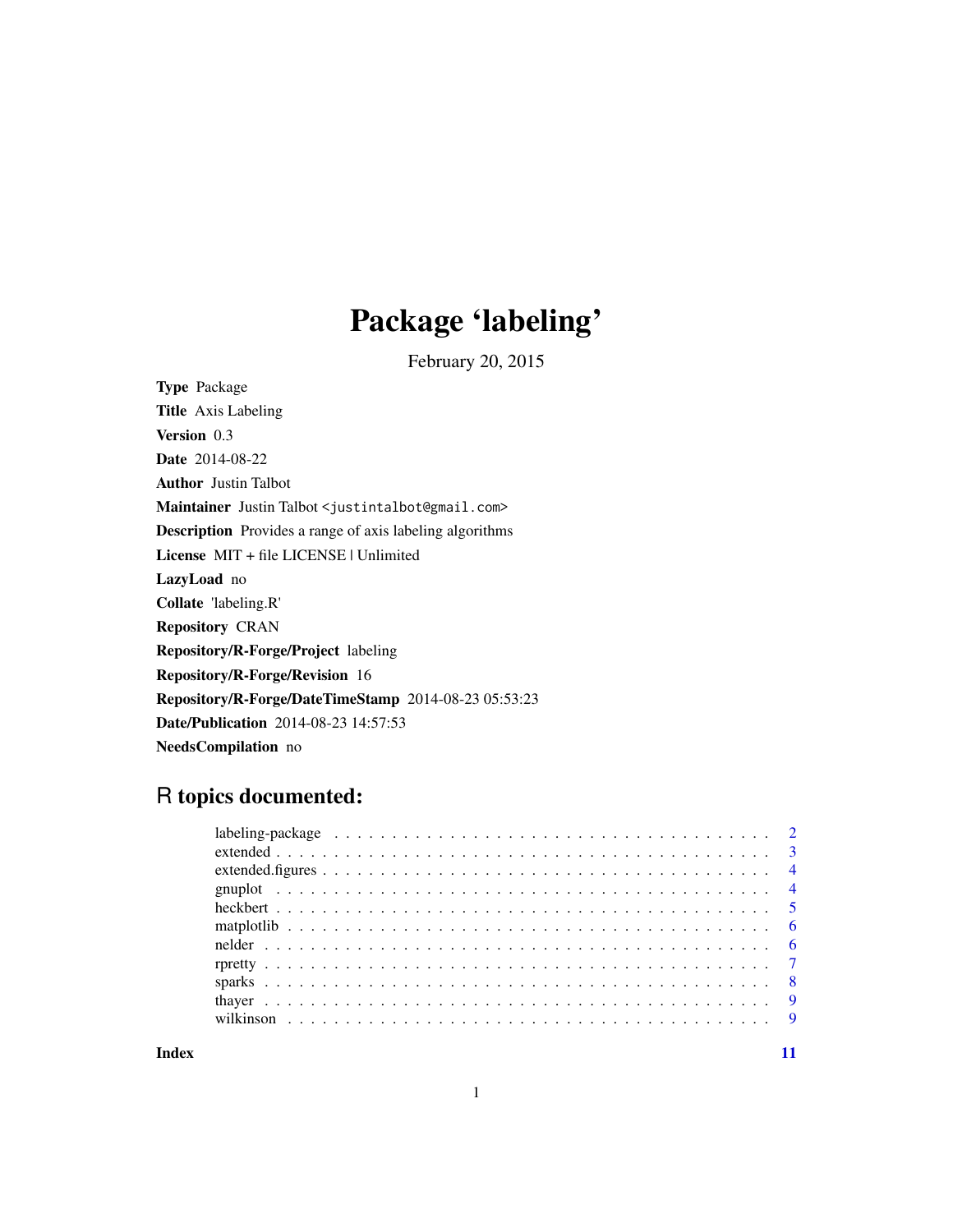<span id="page-1-0"></span>labeling-package *Axis labeling*

#### Description

Functions for positioning tick labels on axes

#### Details

| Package:  | labeling   |
|-----------|------------|
| Type:     | Package    |
| Version:  | 0.2        |
| Date:     | 2011-04-01 |
| License:  | Unlimited  |
| LazyLoad: | yes        |

Implements a number of axis labeling schemes, including those compared in An Extension of Wilkinson's Algorithm for Positioning Tick Labels on Axes by Talbot, Lin, and Hanrahan, Info-Vis 2010.

#### Author(s)

Justin Talbot <justintalbot@gmail.com>

#### References

Heckbert, P. S. (1990) Nice numbers for graph labels, Graphics Gems I, Academic Press Professional, Inc. Wilkinson, L. (2005) The Grammar of Graphics, Springer-Verlag New York, Inc. Talbot, J., Lin, S., Hanrahan, P. (2010) An Extension of Wilkinson's Algorithm for Positioning Tick Labels on Axes, InfoVis 2010.

# See Also

[extended](#page-2-1), [wilkinson](#page-8-1), [heckbert](#page-4-1), [rpretty](#page-6-1), [gnuplot](#page-3-1), [matplotlib](#page-5-1), [nelder](#page-5-2), [sparks](#page-7-1), [thayer](#page-8-2), [pretty](#page-0-0)

# Examples

heckbert(8.1, 14.1, 4) # 5 10 15 wilkinson(8.1, 14.1, 4) # 8 9 10 11 12 13 14 15 extended(8.1, 14.1, 4) # 8 10 12 14 # When plotting, extend the plot range to include the labeling # Should probably have a helper function to make this easier data(iris) x <- iris\$Sepal.Width y <- iris\$Sepal.Length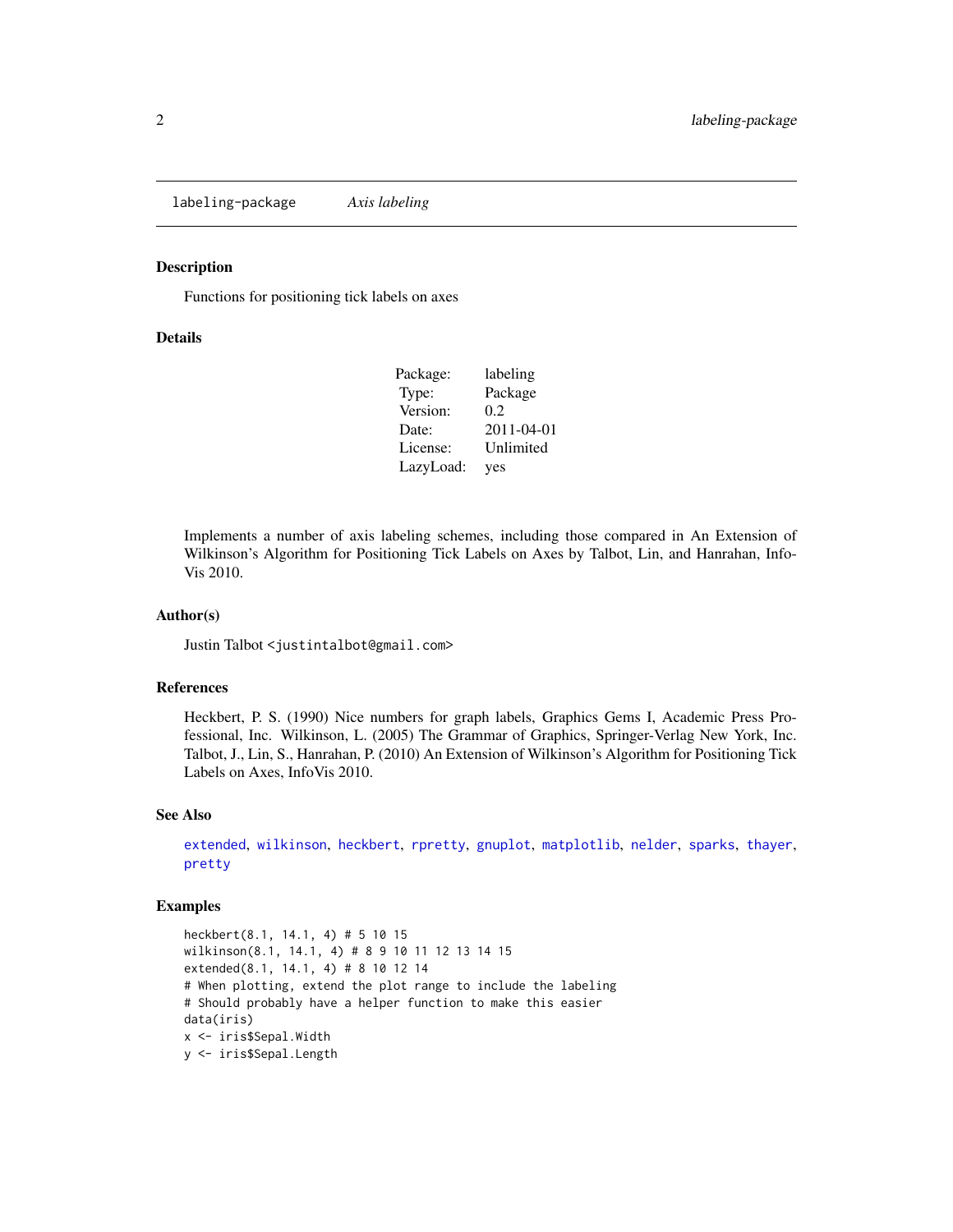#### <span id="page-2-0"></span>extended 3

```
x1 \leq - extended(min(x), max(x), 6)
yl <- extended(min(y), max(y), 6)
plot(x, y,
    xlim=c(min(x,xl),max(x,xl)),
    ylim=c(min(y,yl),max(y,yl)),
    axes=FALSE, main="Extended labeling")
axis(1, at=xl)
axis(2, at=yl)
```
<span id="page-2-1"></span>

An Extension of Wilkinson's Algorithm for Position Tick Labels on *Axes*

# Description

extended is an enhanced version of Wilkinson's optimization-based axis labeling approach. It is described in detail in our paper. See the references.

# Usage

```
extended(dmin, dmax, m, Q = c(1, 5, 2, 2.5, 4, 3),
 only.loose = FALSE, w = c(0.25, 0.2, 0.5, 0.05)
```
#### Arguments

| dmin       | minimum of the data range                                                                                |
|------------|----------------------------------------------------------------------------------------------------------|
| dmax       | maximum of the data range                                                                                |
| m          | number of axis labels                                                                                    |
| 0          | set of nice numbers                                                                                      |
| only.loose | if true, the extreme labels will be outside the data range                                               |
| W          | weights applied to the four optimization components (simplicity, coverage, den-<br>sity, and legibility) |

#### Value

vector of axis label locations

#### Author(s)

Justin Talbot <justintalbot@gmail.com>

#### References

Talbot, J., Lin, S., Hanrahan, P. (2010) An Extension of Wilkinson's Algorithm for Positioning Tick Labels on Axes, InfoVis 2010.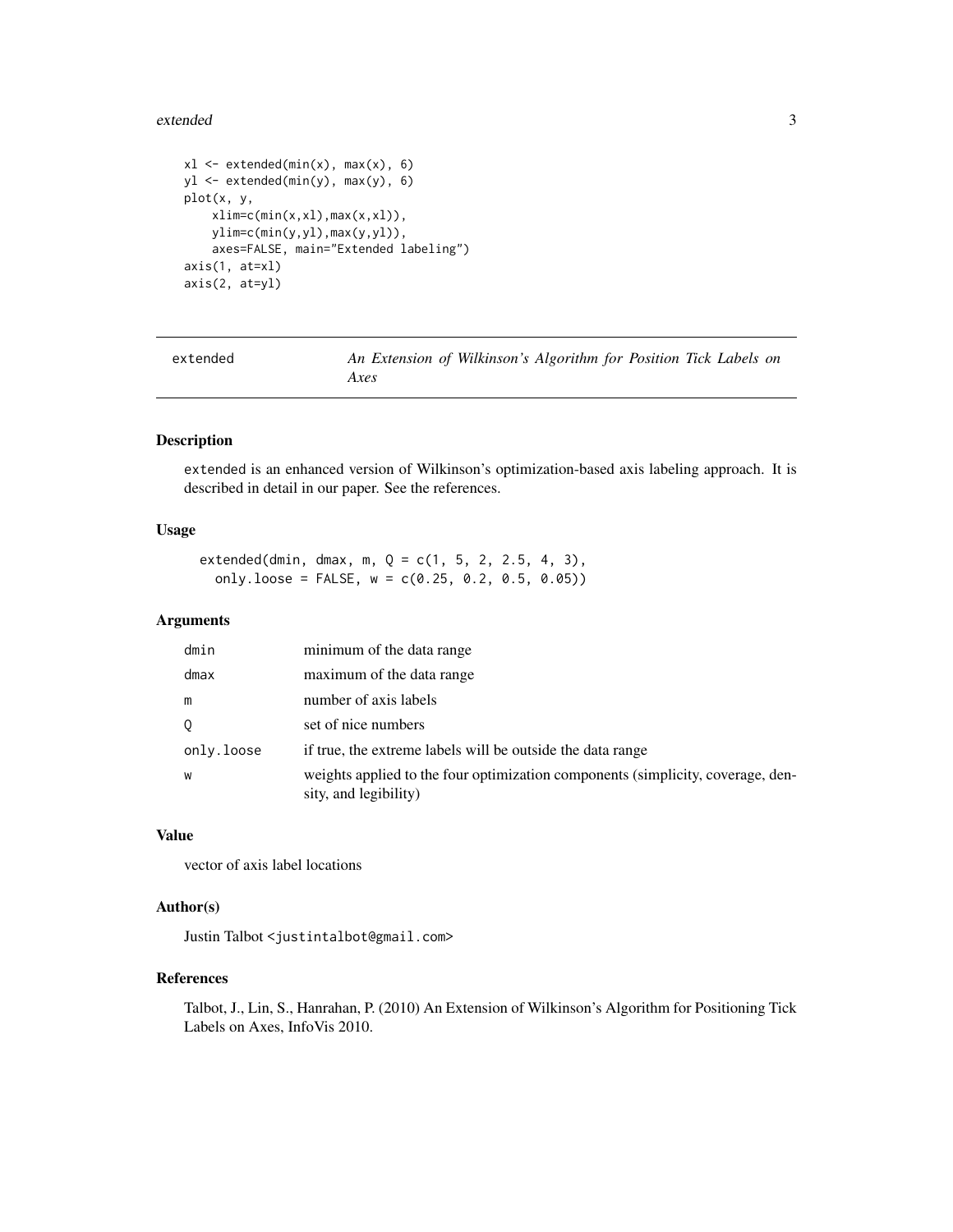<span id="page-3-0"></span>

# Description

Generates Figures 2 and 3 from our paper.

# Usage

```
extended.figures(samples = 100)
```
# Arguments

samples number of samples to use (in the paper we used 10000, but that takes awhile to run).

## Value

produces plots as a side effect

# Author(s)

Justin Talbot <justintalbot@gmail.com>

# References

Talbot, J., Lin, S., Hanrahan, P. (2010) An Extension of Wilkinson's Algorithm for Positioning Tick Labels on Axes, InfoVis 2010.

<span id="page-3-1"></span>gnuplot *gnuplot's labeling algorithm*

# Description

gnuplot's labeling algorithm

#### Usage

gnuplot(dmin, dmax, m)

# Arguments

| dmin | minimum of the data range |
|------|---------------------------|
| dmax | maximum of the data range |
| m    | number of axis labels     |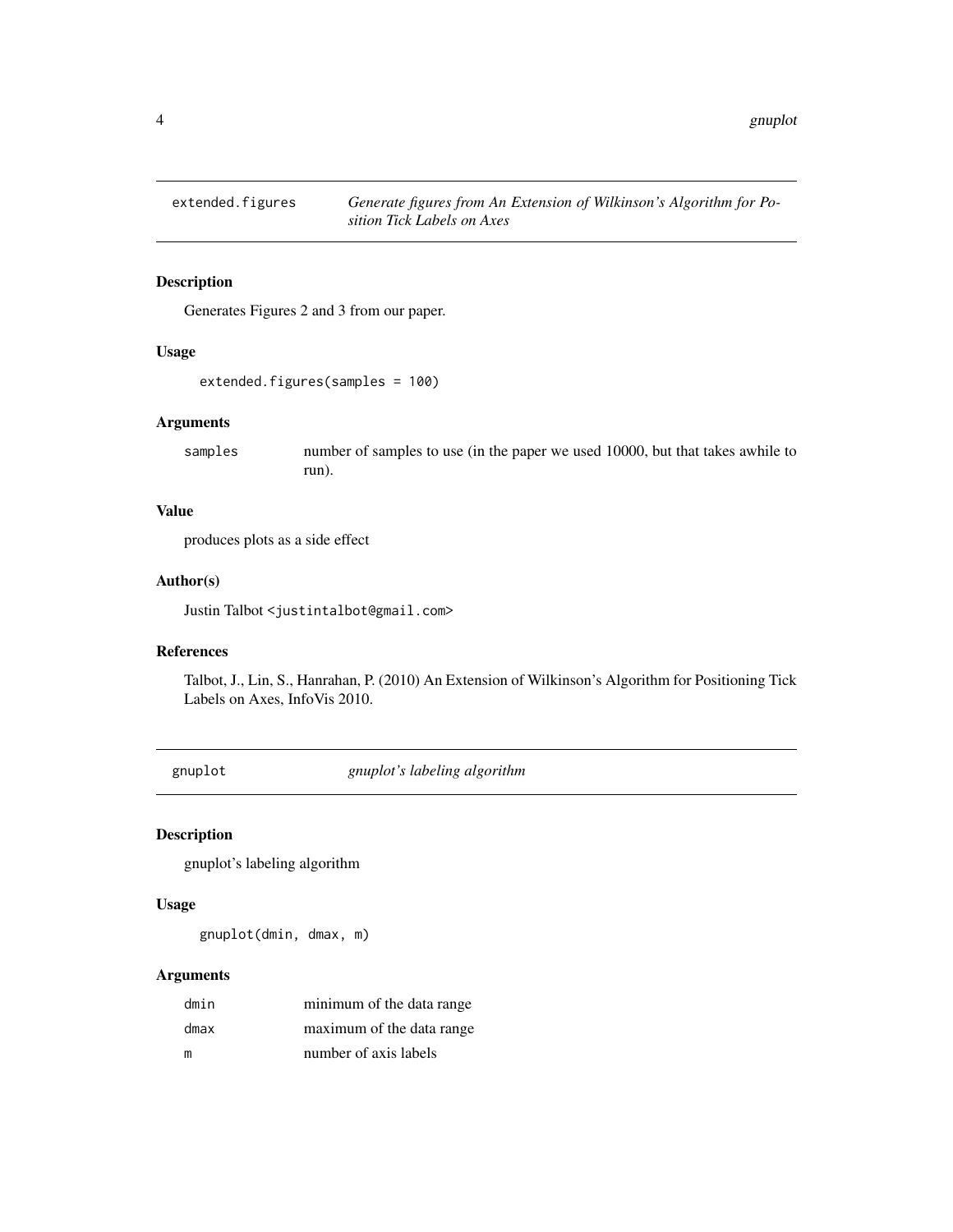#### <span id="page-4-0"></span>heckbert 5

# Value

vector of axis label locations

# Author(s)

Justin Talbot <justintalbot@gmail.com>

# References

<http://www.gnuplot.info/>

# <span id="page-4-1"></span>heckbert *Heckbert's labeling algorithm*

# Description

Heckbert's labeling algorithm

# Usage

heckbert(dmin, dmax, m)

# Arguments

| dmin | minimum of the data range |
|------|---------------------------|
| dmax | maximum of the data range |
| m    | number of axis labels     |

# Value

vector of axis label locations

#### Author(s)

Justin Talbot <justintalbot@gmail.com>

# References

Heckbert, P. S. (1990) Nice numbers for graph labels, Graphics Gems I, Academic Press Professional, Inc.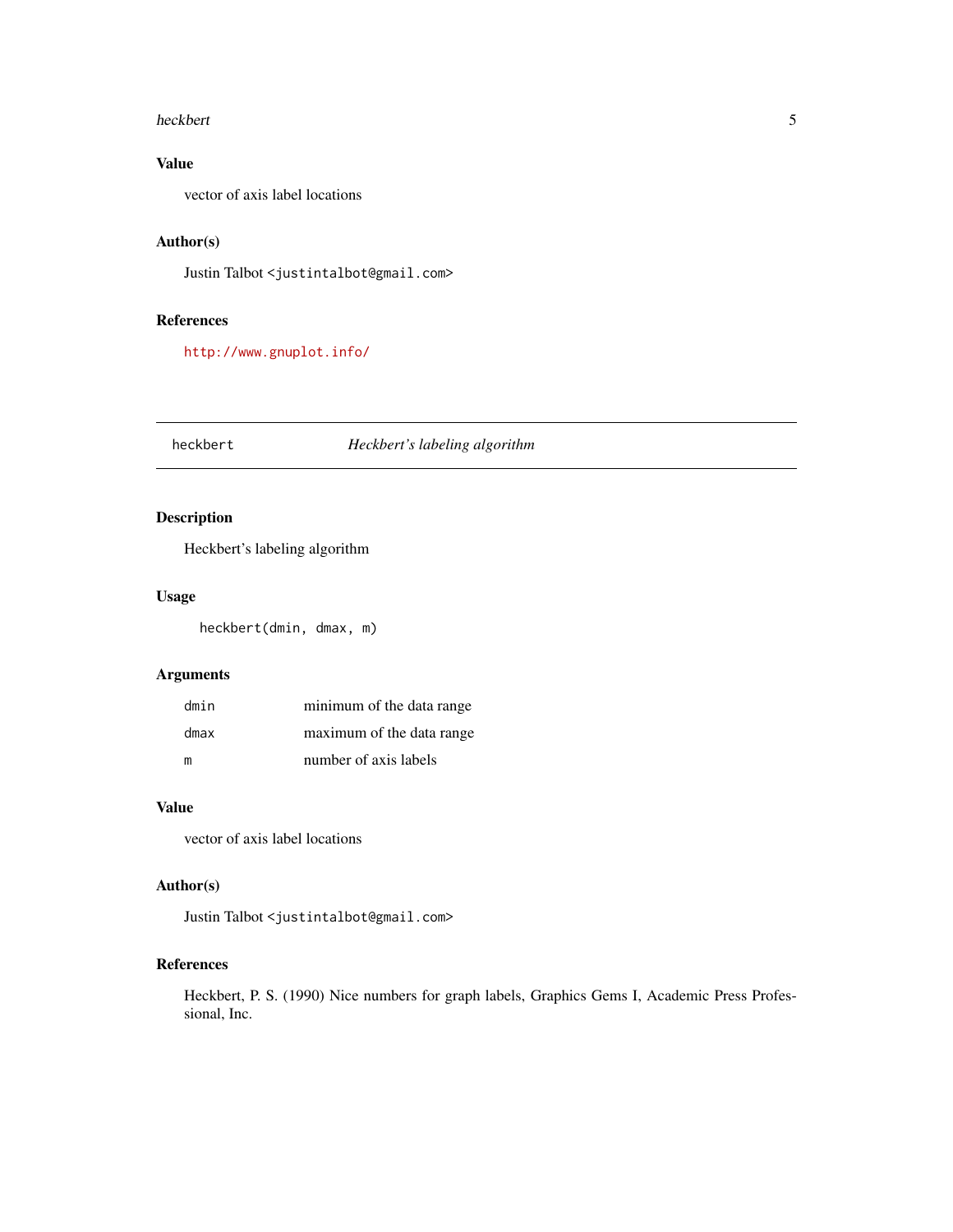<span id="page-5-1"></span><span id="page-5-0"></span>

# Description

Matplotlib's labeling algorithm

# Usage

matplotlib(dmin, dmax, m)

# Arguments

| dmin | minimum of the data range |
|------|---------------------------|
| dmax | maximum of the data range |
| m    | number of axis labels     |

# Value

vector of axis label locations

# Author(s)

Justin Talbot <justintalbot@gmail.com>

#### References

<http://matplotlib.sourceforge.net/>

<span id="page-5-2"></span>nelder *Nelder's labeling algorithm*

# Description

Nelder's labeling algorithm

# Usage

```
nelder(dmin, dmax, m,
 Q = c(1, 1.2, 1.6, 2, 2.5, 3, 4, 5, 6, 8, 10)
```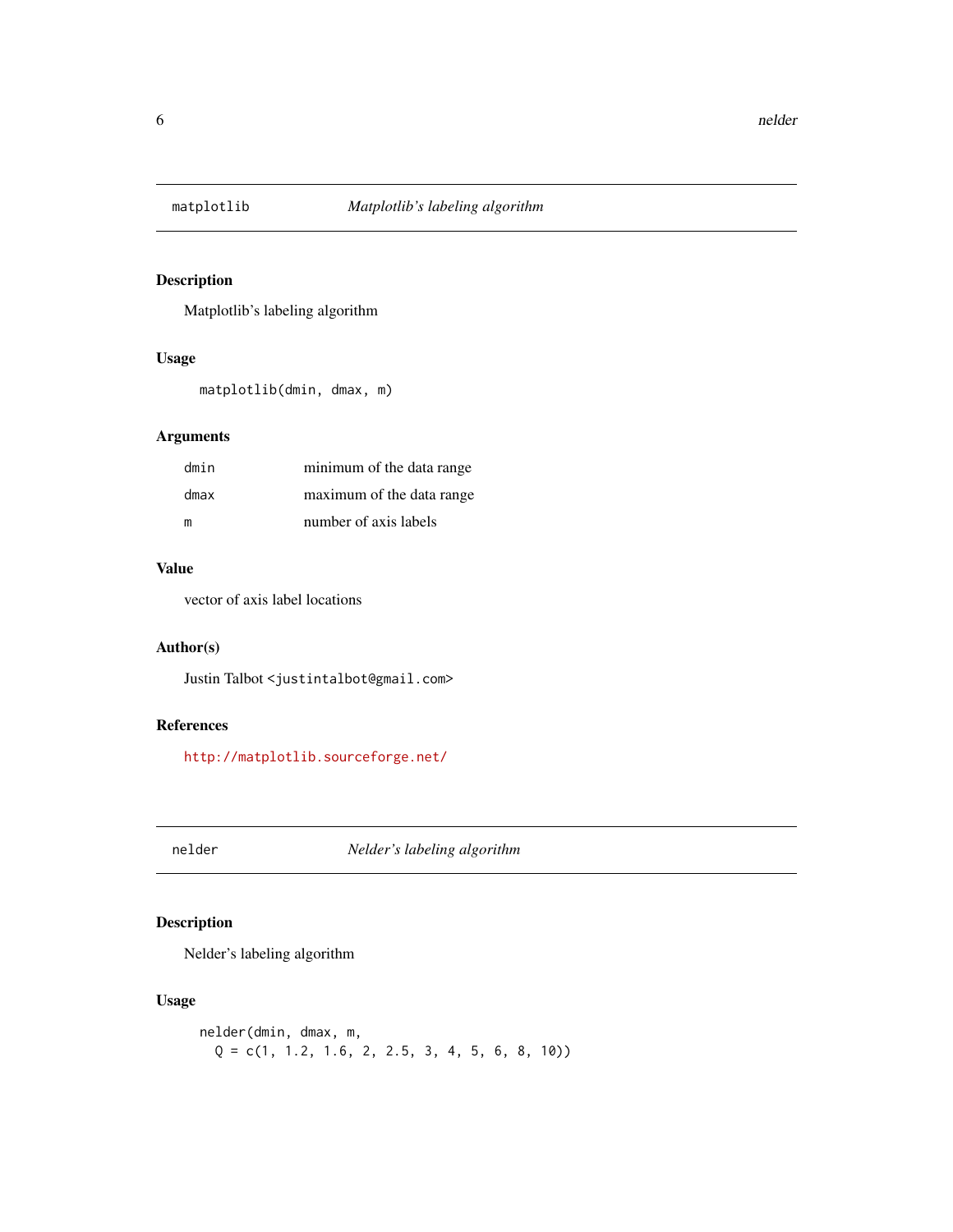#### <span id="page-6-0"></span>rpretty and the contract of the contract of the contract of the contract of the contract of the contract of the contract of the contract of the contract of the contract of the contract of the contract of the contract of th

# Arguments

| dmin | minimum of the data range |
|------|---------------------------|
| dmax | maximum of the data range |
| m    | number of axis labels     |
|      | set of nice numbers       |

# Value

vector of axis label locations

#### Author(s)

Justin Talbot <justintalbot@gmail.com>

# References

Nelder, J. A. (1976) AS 96. A Simple Algorithm for Scaling Graphs, Journal of the Royal Statistical Society. Series C., pp. 94-96.

<span id="page-6-1"></span>rpretty *R's pretty algorithm implemented in R*

# Description

R's pretty algorithm implemented in R

#### Usage

rpretty(dmin, dmax,  $m = 6$ ,  $n =$  floor(m) - 1,  $min.n = n\%/23$ , shrink.sml = 0.75, high.u.bias = 1.5,  $u5.bias = 0.5 + 1.5 * high.u.bias)$ 

# Arguments

| dmin        | minimum of the data range                                                                                                                                             |
|-------------|-----------------------------------------------------------------------------------------------------------------------------------------------------------------------|
| dmax        | maximum of the data range                                                                                                                                             |
| m           | number of axis labels                                                                                                                                                 |
| n           | number of axis intervals (specify one of m or n)                                                                                                                      |
| min.n       | nonnegative integer giving the <i>minimal</i> number of intervals. If $min.n == 0$ ,<br>$pertty(.)$ may return a single value.                                        |
| shrink.sml  | positive numeric by a which a default scale is shrunk in the case when $range(x)$<br>is very small (usually 0).                                                       |
| high.u.bias | non-negative numeric, typically $> 1$ . The interval unit is determined as $\{1, 2, 5, 10\}$<br>times b, a power of 10. Larger high.u.bias values favor larger units. |
| u5.bias     | non-negative numeric multiplier favoring factor 5 over 2. Default and 'optimal':<br>$u5.bias = .5 + 1.5 * high.u.bias.$                                               |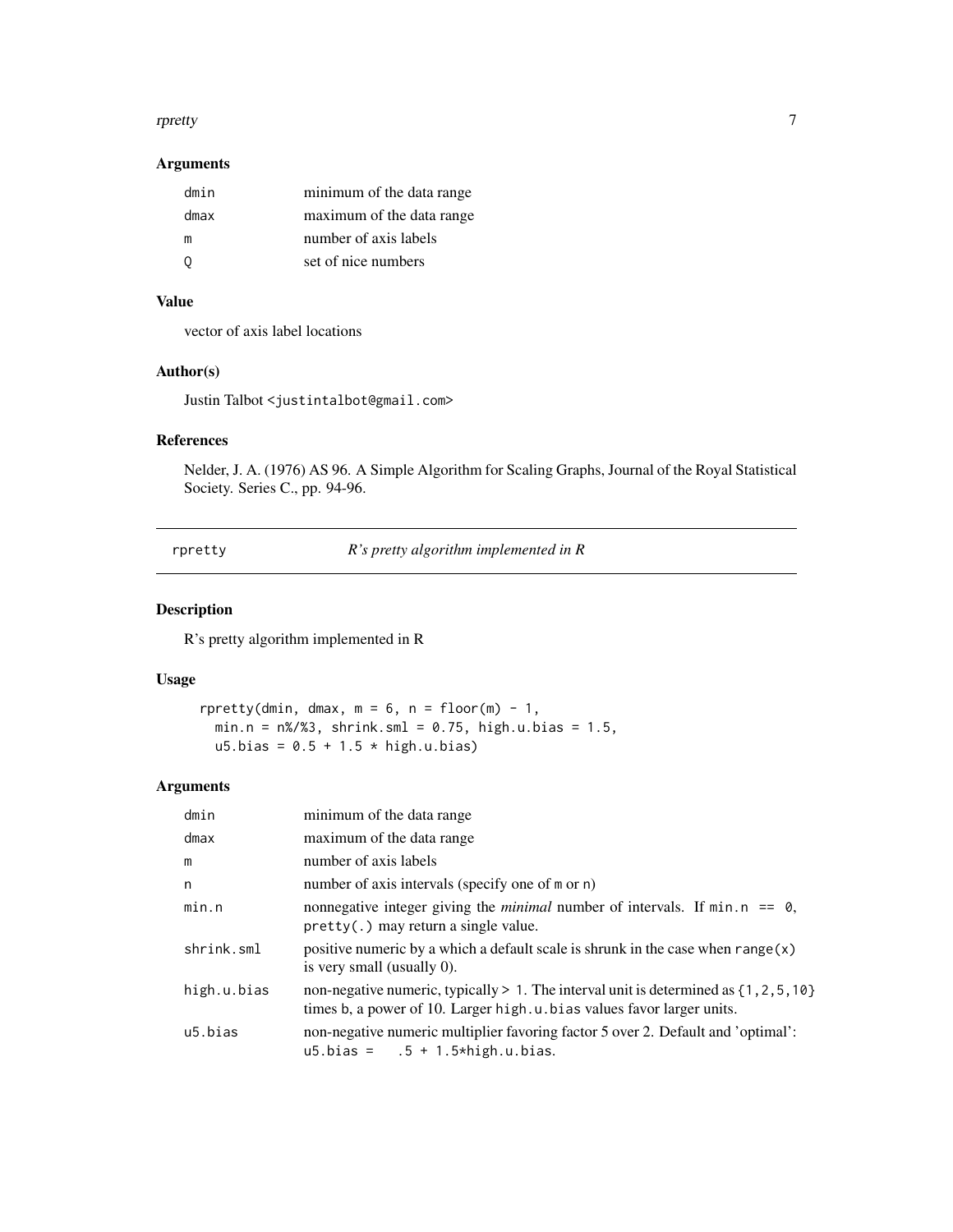# <span id="page-7-0"></span>Value

vector of axis label locations

# Author(s)

Justin Talbot <justintalbot@gmail.com>

# References

Becker, R. A., Chambers, J. M. and Wilks, A. R. (1988) *The New S Language*. Wadsworth & Brooks/Cole.

<span id="page-7-1"></span>sparks *Sparks' labeling algorithm*

# Description

Sparks' labeling algorithm

# Usage

sparks(dmin, dmax, m)

# Arguments

| dmin | minimum of the data range |
|------|---------------------------|
| dmax | maximum of the data range |
| m    | number of axis labels     |

#### Value

vector of axis label locations

# Author(s)

Justin Talbot <justintalbot@gmail.com>

# References

Sparks, D. N. (1971) AS 44. Scatter Diagram Plotting, Journal of the Royal Statistical Society. Series C., pp. 327-331.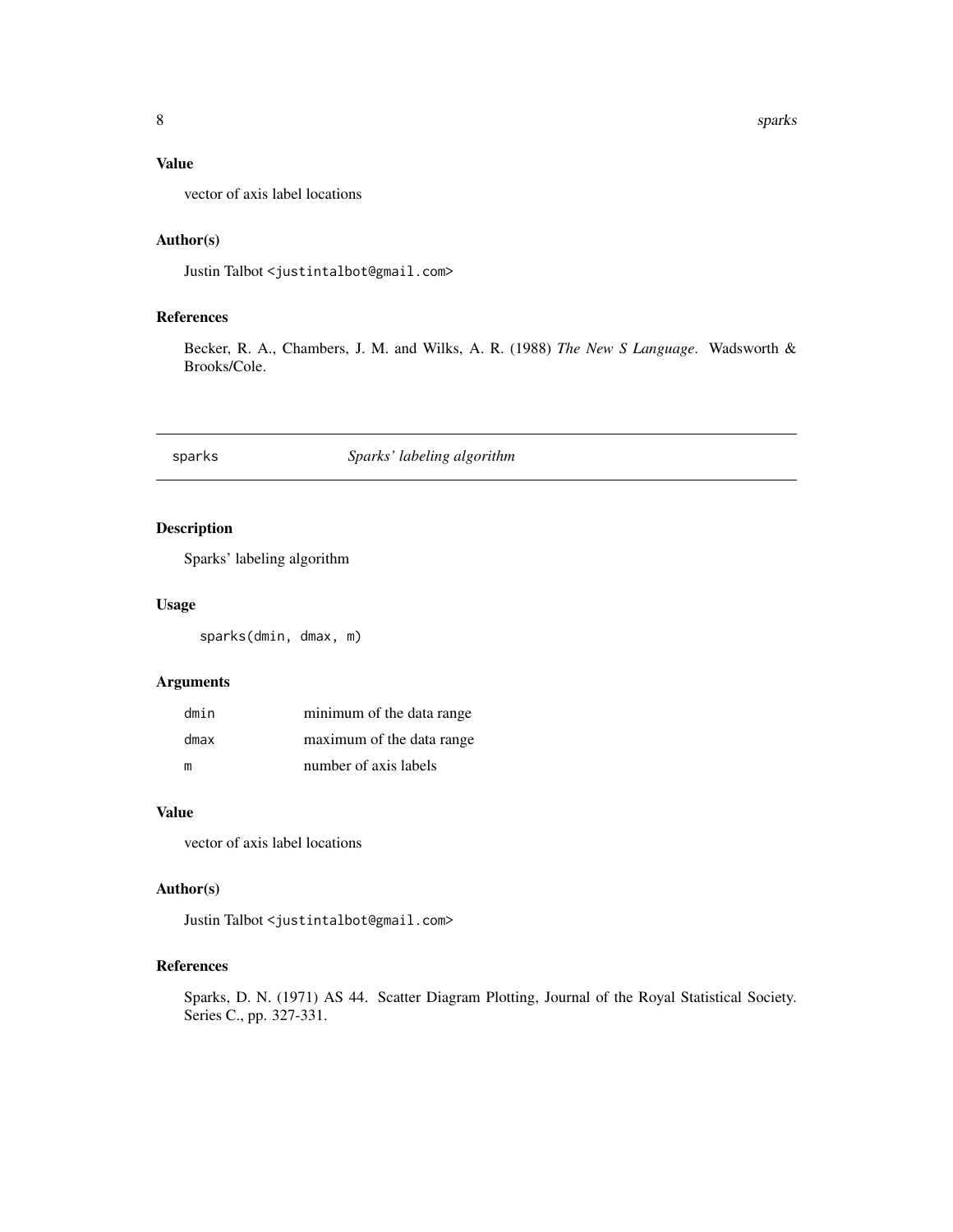<span id="page-8-2"></span><span id="page-8-0"></span>

# Description

Thayer and Storer's labeling algorithm

### Usage

thayer(dmin, dmax, m)

# Arguments

| dmin | minimum of the data range |
|------|---------------------------|
| dmax | maximum of the data range |
| m    | number of axis labels     |

#### Value

vector of axis label locations

#### Author(s)

Justin Talbot <justintalbot@gmail.com>

# References

Thayer, R. P. and Storer, R. F. (1969) AS 21. Scale Selection for Computer Plots, Journal of the Royal Statistical Society. Series C., pp. 206-208.

<span id="page-8-1"></span>wilkinson *Wilkinson's labeling algorithm*

#### Description

Wilkinson's labeling algorithm

#### Usage

```
wilkinson(dmin, dmax, m,
 Q = c(1, 5, 2, 2.5, 3, 4, 1.5, 7, 6, 8, 9),mincoverage = 0.8,
 mrange = max(floor(m/2), 2):ceiling(6 * m))
```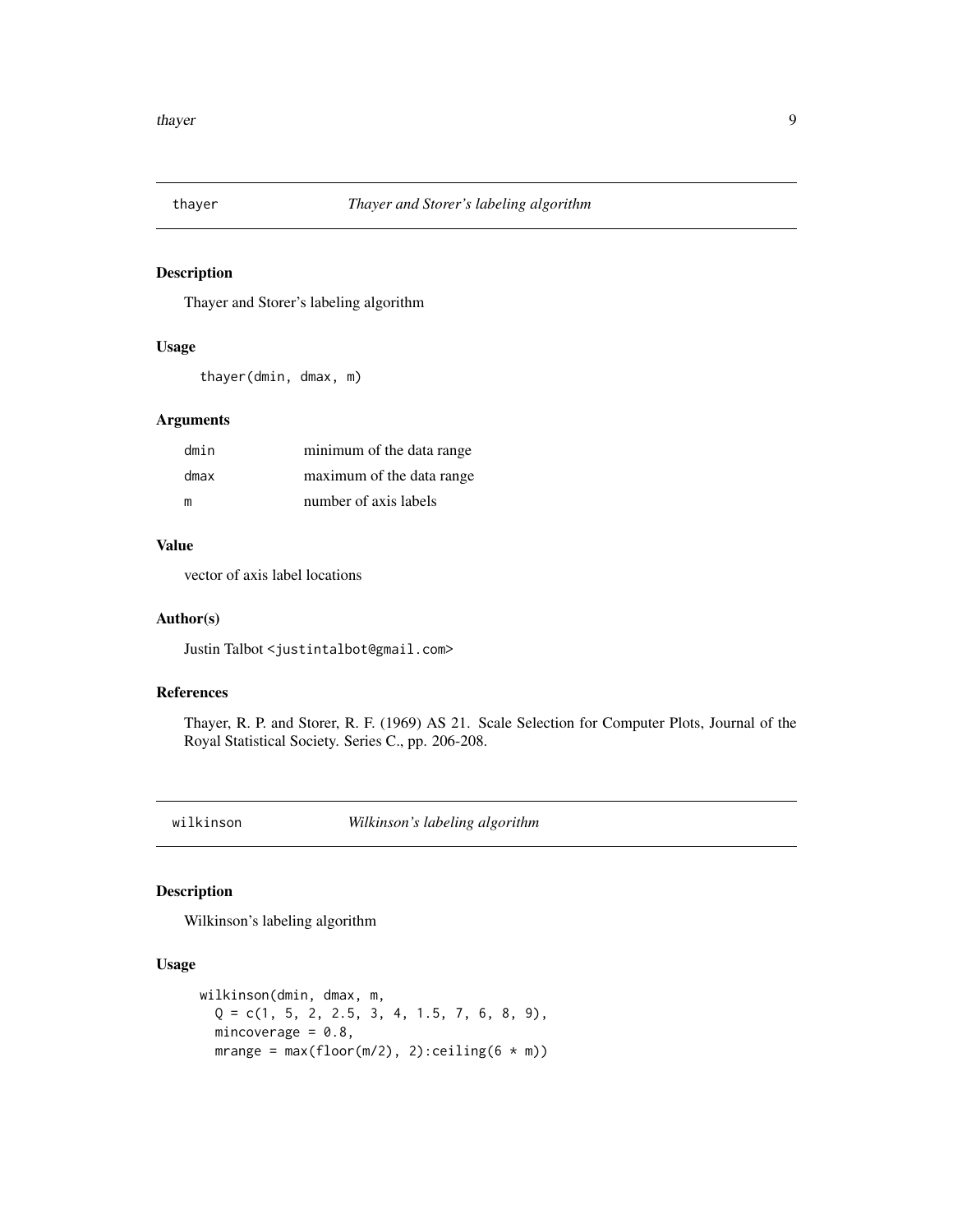10 wilkinson

#### Arguments

| dmin        | minimum of the data range                                                                                                             |
|-------------|---------------------------------------------------------------------------------------------------------------------------------------|
| dmax        | maximum of the data range                                                                                                             |
| m           | number of axis labels                                                                                                                 |
| Q           | set of nice numbers                                                                                                                   |
| mincoverage | minimum ratio between the the data range and the labeling range, controlling<br>the whitespace around the labeling (default $= 0.8$ ) |
| mrange      | range of m, the number of tick marks, that should be considered in the optimiza-<br>tion search                                       |

# Value

vector of axis label locations

#### Note

Ported from Wilkinson's Java implementation with some changes. Changes: 1) m (the target number of ticks) is hard coded in Wilkinson's implementation as 5. Here we allow it to vary as a parameter. Since m is fixed, Wilkinson only searches over a fixed range 4-13 of possible resulting ticks. We broadened the search range to  $max(floor(m/2), 2)$  to ceiling(6<sup>\*</sup>m), which is a larger range than Wilkinson considers for 5 and allows us to vary m, including using non-integer values of m. 2) Wilkinson's implementation assumes that the scores are non-negative. But, his revised granularity function can be extremely negative. We tweaked the code to allow negative scores. We found that this produced better labelings. 3) We added 10 to Q. This seemed to be necessary to get steps of size 1. It is possible for this algorithm to find no solution. In Wilkinson's implementation, instead of failing, he returns the non-nice labels spaced evenly from min to max. We want to detect this case, so we return NULL. If this happens, the search range, mrange, needs to be increased.

#### Author(s)

Justin Talbot <justintalbot@gmail.com>

#### References

Wilkinson, L. (2005) The Grammar of Graphics, Springer-Verlag New York, Inc.